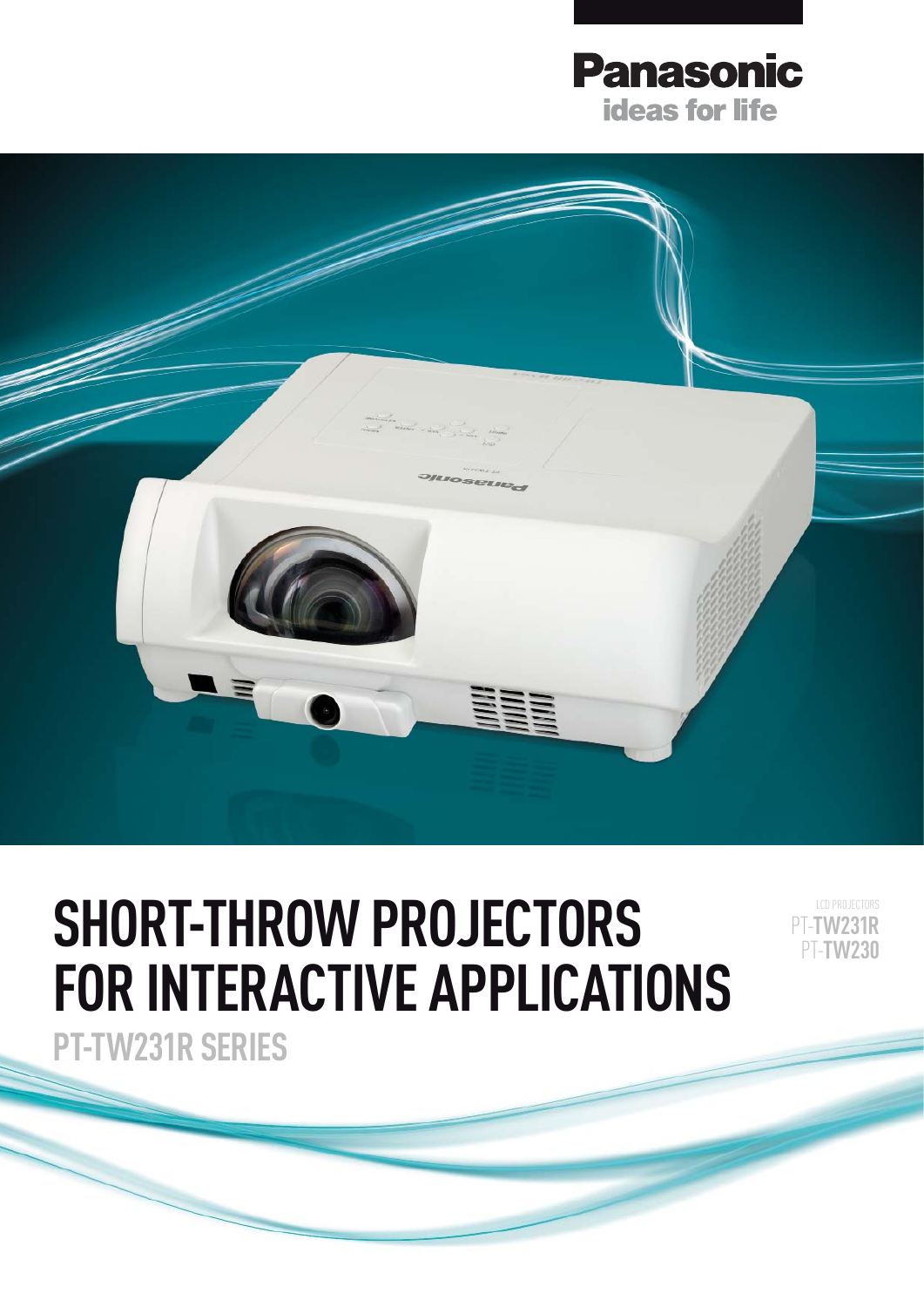### **"Direct Power Off" Right after Use**

The breaker in the room is directly turned off without operating the power switch of the ceiling-mounted projector. You can leave the room immediately after the meeting or the class.

### **Startup Logo Function\*<sup>6</sup> is Effective for Theft Prevention**

To start projection, you can display your pre-registered logo. Displaying your school or company logo aids in theft prevention. The password function prevents unauthorised use of the projector.

### **Easy to Replace the Lamp and Air Filters**

You can replace the lamp and the air filters from the top of the projector. There is no need to detach the projector from the ceiling bracket.



### **Wireless Remote Control is Convenient When Using More Than One Projector**

### **The interactive function allows writing on a projected image<sup>\*</sup>**

A maximum of two IDs can be set up, allowing individual remote control of each projector.



# NEW PROJECTORS WITH APPEALING SHORT THROW PROJECTION FEATURES

Projecting images onto a large screen in a limited space; making lectures go smoothly by eliminating glare of the projection light and the shadow on the screen. The new short-throw interactive projectors meet these needs, creating new styles of lectures, workshops, meetings and presentations.









You can write letters or draw figures on the projected image with an interactive pen. Then you can store these letters and figures in a computer. The interactive function allows efficient and effective presentations and promotes information sharing.

As the quiet design keeps noise levels down to 29-dB<sup>\*4</sup>, the sound of the cooling fan is hardly noticeable. The audience can concentrate on the presentation and the screen images even during quiet scenes.

- You can write notes and points on the screen with the interactive pen/pointer.
- During presentation, you can use the whiteboard to operate the computer.
- You can instantly store and share with others the decisions made during meetings.

When Standby mode is set to Eco, the standby power consumptions is as low as 0.42 W<sup>\*5</sup>, reducing running cost and effects on the environment.

### **SHORT THROW**

# **SHORT THROW WITH INTERACTIVE FUNCTION\*1**

### **INTERACTIVE FUNCTION**

**For better understanding of lectures** The teacher makes the students write answers

on the written on whiteboard to increase their feelings of involvement in the class and their levels of understanding.

### **For facilitating informationsharing meeting**

You can immediately digitalize the contents the screen for information sharing.

### **For more realistic training**

The presenter writes key points and new data on the whiteboard in real time to conduct realistic training.

### **For more compelling presentations**

Projection and writing on a large screen make presentations more compelling.

## **CREATING NEW STYLES OF LECTURES, TRAINING, MEETINGS & PRESENTATIONS**



### **High Brightness of 2,500 lm and a 10 W High-output Speaker Meet Your Meeting/Seminar Room Needs**

**Thile** USB cable Computer Cable **Provided Interactive Pen and Interactive Pointer**

早







High brightness of 2,500 lm ensures bright and easy-to-see image projection. The volume level of the 10 W high-output speaker is enough for meeting rooms and classrooms; you do not need to use an external speaker. You can make multi-media presentations (including audio presentations).

> Basic concept of the Multi Projector Monitoring and Control Software



### **Lamp and Air Filter Replacement Cycle of up to 4,000 Hours**

The lamp replacement cycle of up to 4,000 hours\*2. The air filter is constructed of three layers with different mesh sizes. The air filter replacement cycle is also 4,000 hours\*3. Such replacement cycles reduce maintenance hassles, because longer periods of use translate to lower maintenance costs and environmental impact.

### **Quiet 28-dB\*4 Design Does Not Interrupt Meetings or Classes**



### **Extensive Interfaces with an HDMI Input Terminal**

Extensive interfaces, including two sets of computer (RGB) input terminals (one set is switchable to output) and an HDMI input terminal, allows a wide range of system configurations.



### **0.42 W Standby Power Consumption\*5**

### **Easy Remote Monitoring and Control**

Web browsers of computers connected via wired LAN allow you to remotely operate the projector and check its status. The email messaging function lets you know when to replace the lamp, and notifies you of the projector status. Multi Projector Monitoring and Control Software is available to monitor and control multiple Panasonic projectors using a single computer. The wired LAN terminal is compatible with PJLink™ (class 1). The open protocol that is used by many manufacturer ensures control of system configurations which include projectors of other manufacturers.

## **CONVENIENT FUNCTIONS**

\*1 Only PT-TW231R has this function.

- \*2 This is the maximum value when the lamp power is set to Eco mode where the lamp is turned on for 2 hours and off for 0.25 hours. If the lamp is turned on more times or kept on for a long time, the lamp replacement cycle will shorten. In Normal mode, the lamp replacement cycle is 3,000 hours. The usage environment affects the duration of the lamp.
- \*3 With the lamp power set to Eco. The usage environment affects the duration of the filter.
- \*4 When the lamp power is set to Eco and fan control is set to Off.(Non-high altitude setting).
- \*5 Standby mode: Eco. When the Standby mode is set to Eco, network functions such as LAN Standby On do not work.
- \*6 To register a logo, the included Logo Transfer Software is required.

### **Eco-friendly**

• No halogenated flame retardants are used in the cabinet.

- Lead-free glass is used for the lens.
- $\bullet$  Low standby power of 0.42  $W^{\text{+}5}$
- Switchable lamp mode.

.



**Interactive pointer** Press the button of the interactive pointer to work.

### **SUPERB PERFORMANCE**